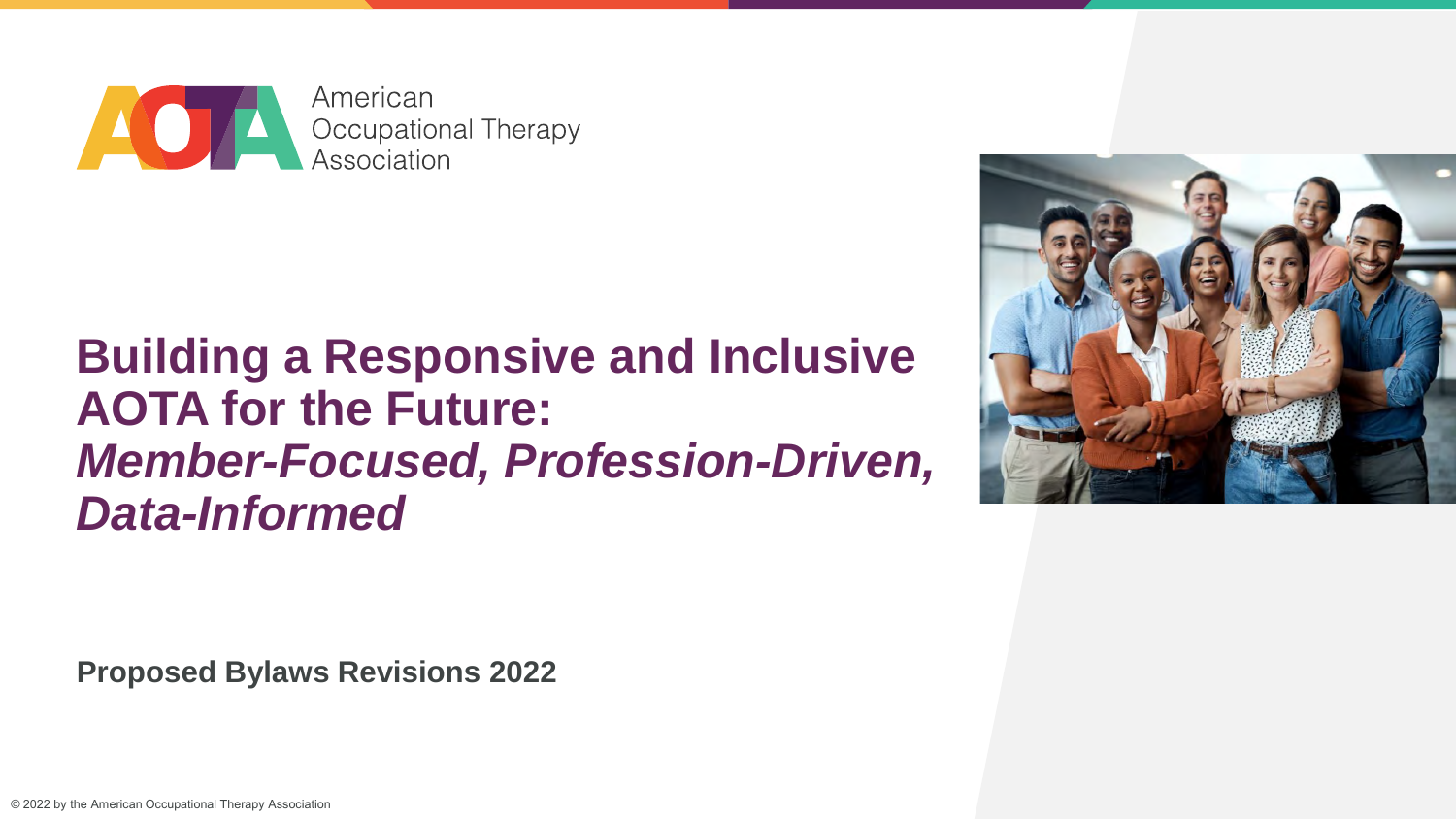#### Association Governance Documents



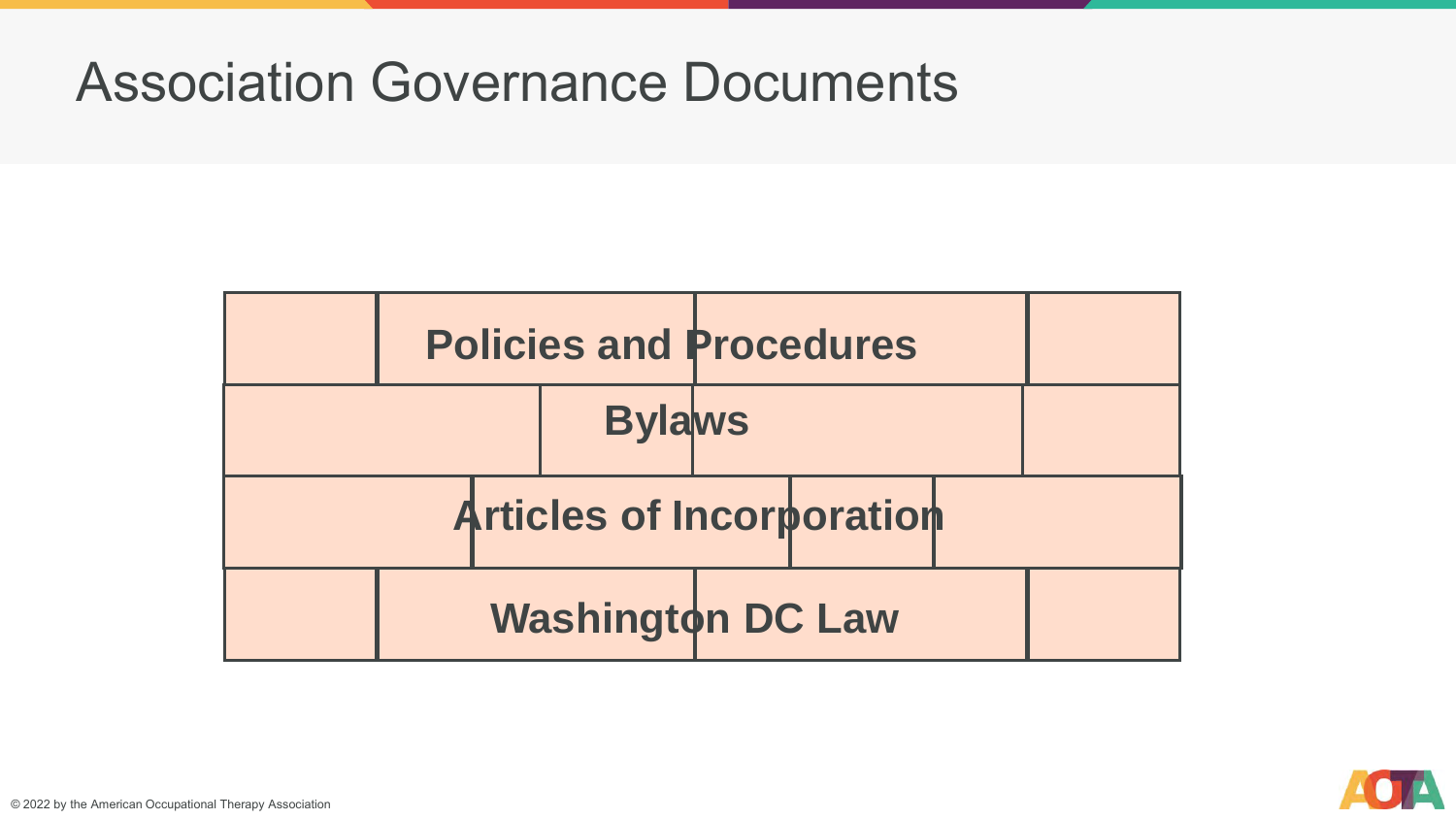#### A Multi-Year Iterative Process, 2019-2022



© 2022 by the American Occupational Therapy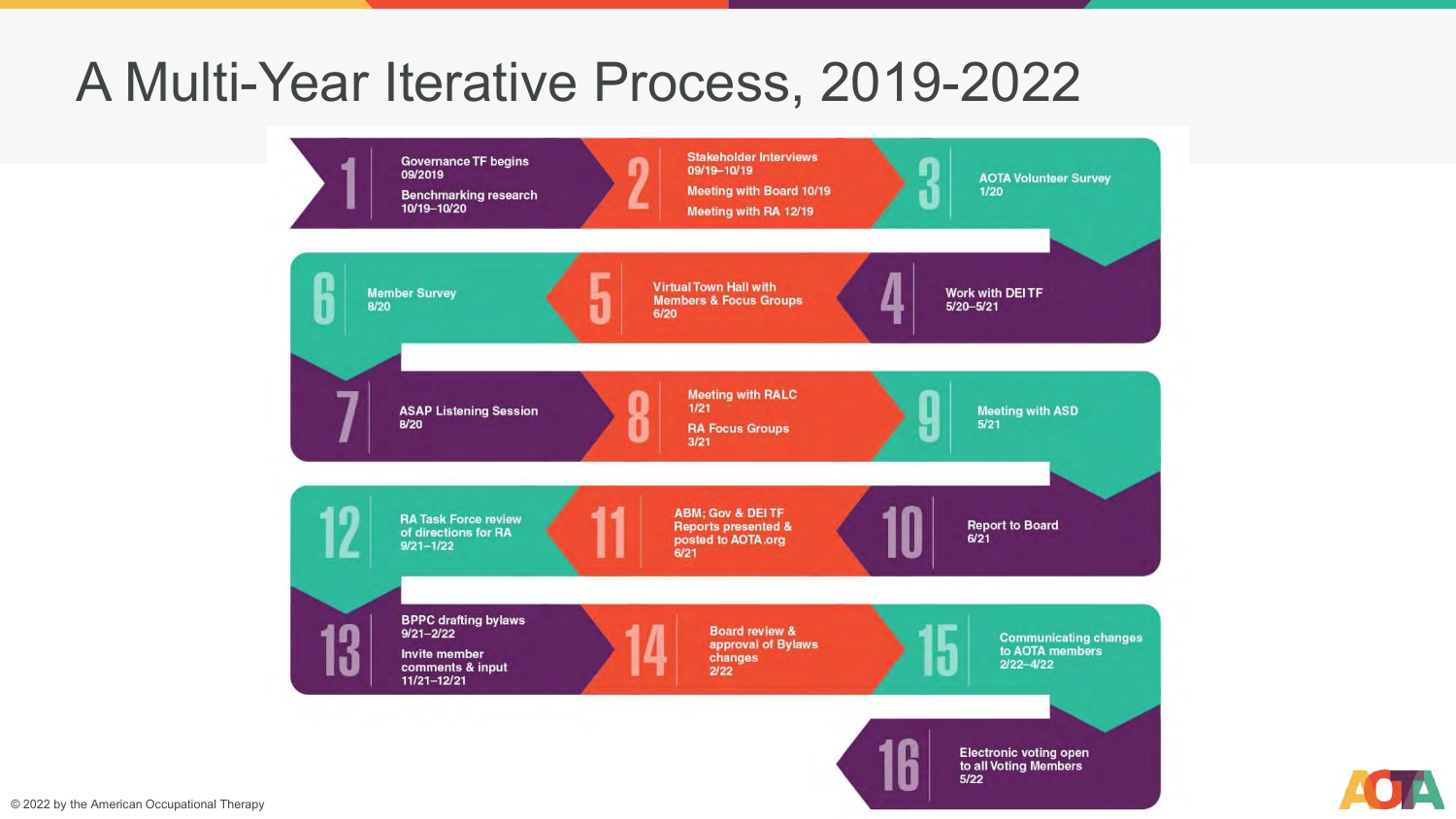#### AOTA Voting History



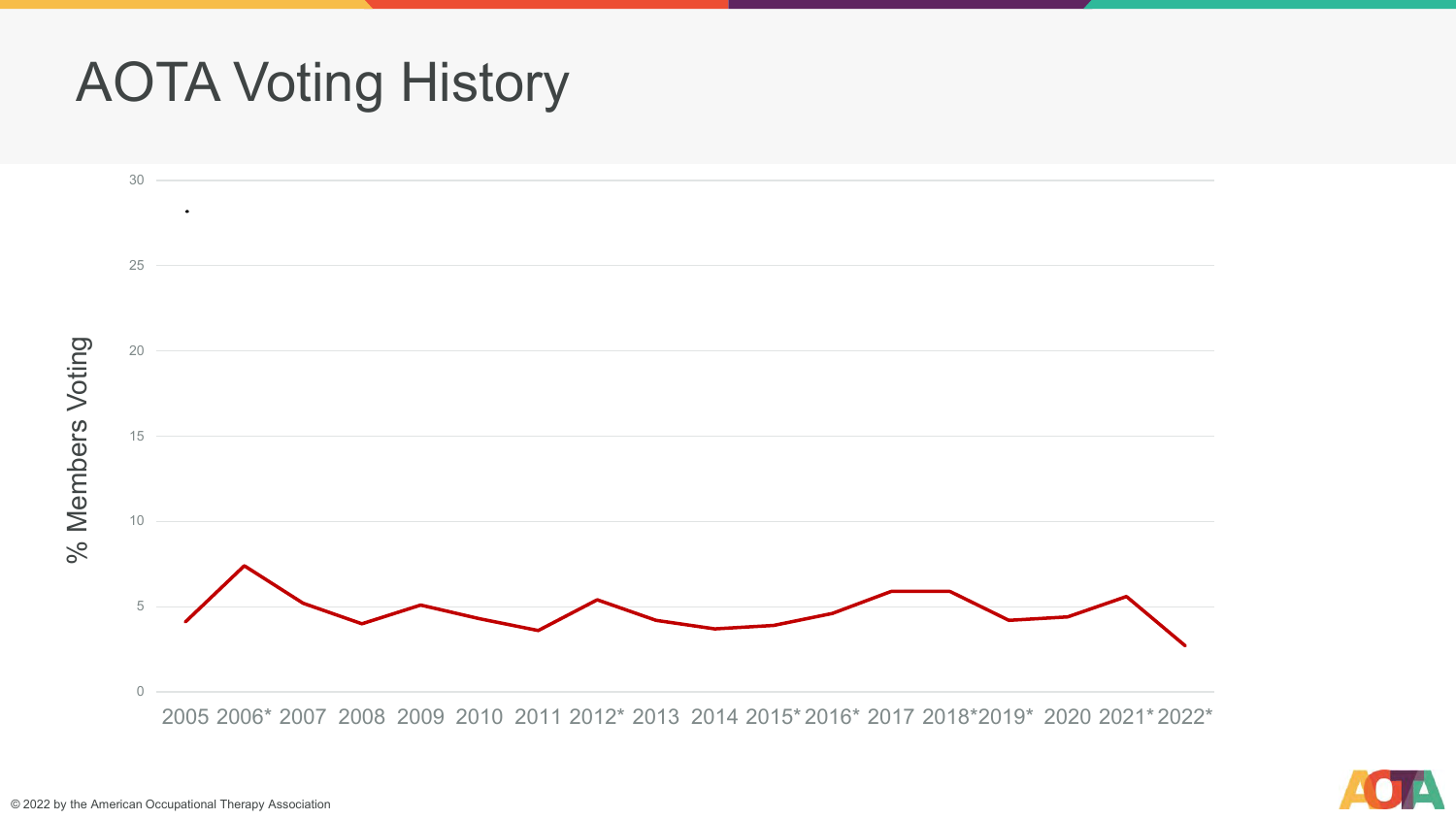#### Percent RA Positions with Single Candidate or Appointment





© 2022 by the American Occupational Therapy Association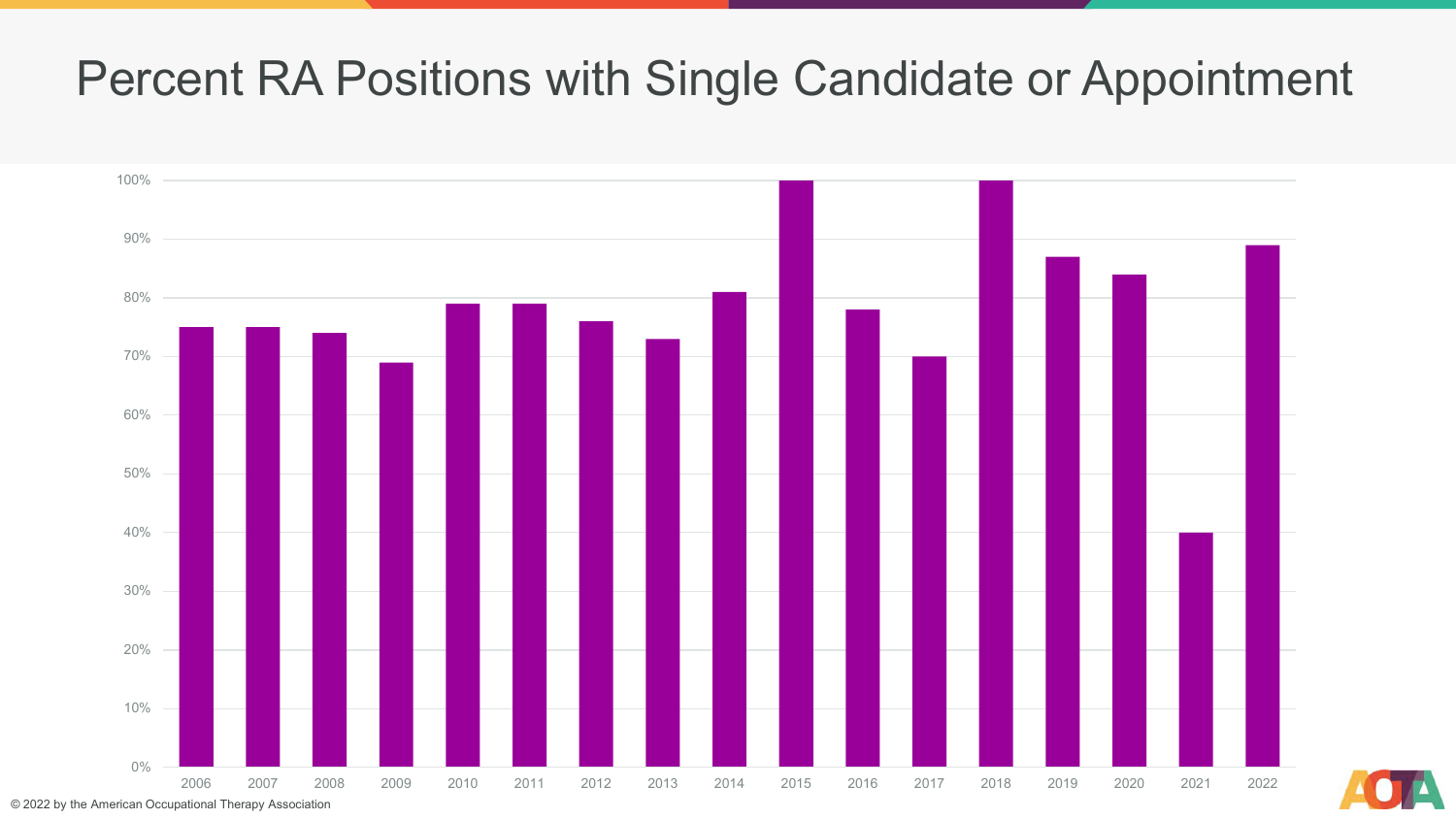#### Member-Focused Governance : Expanding Communication & Engagement

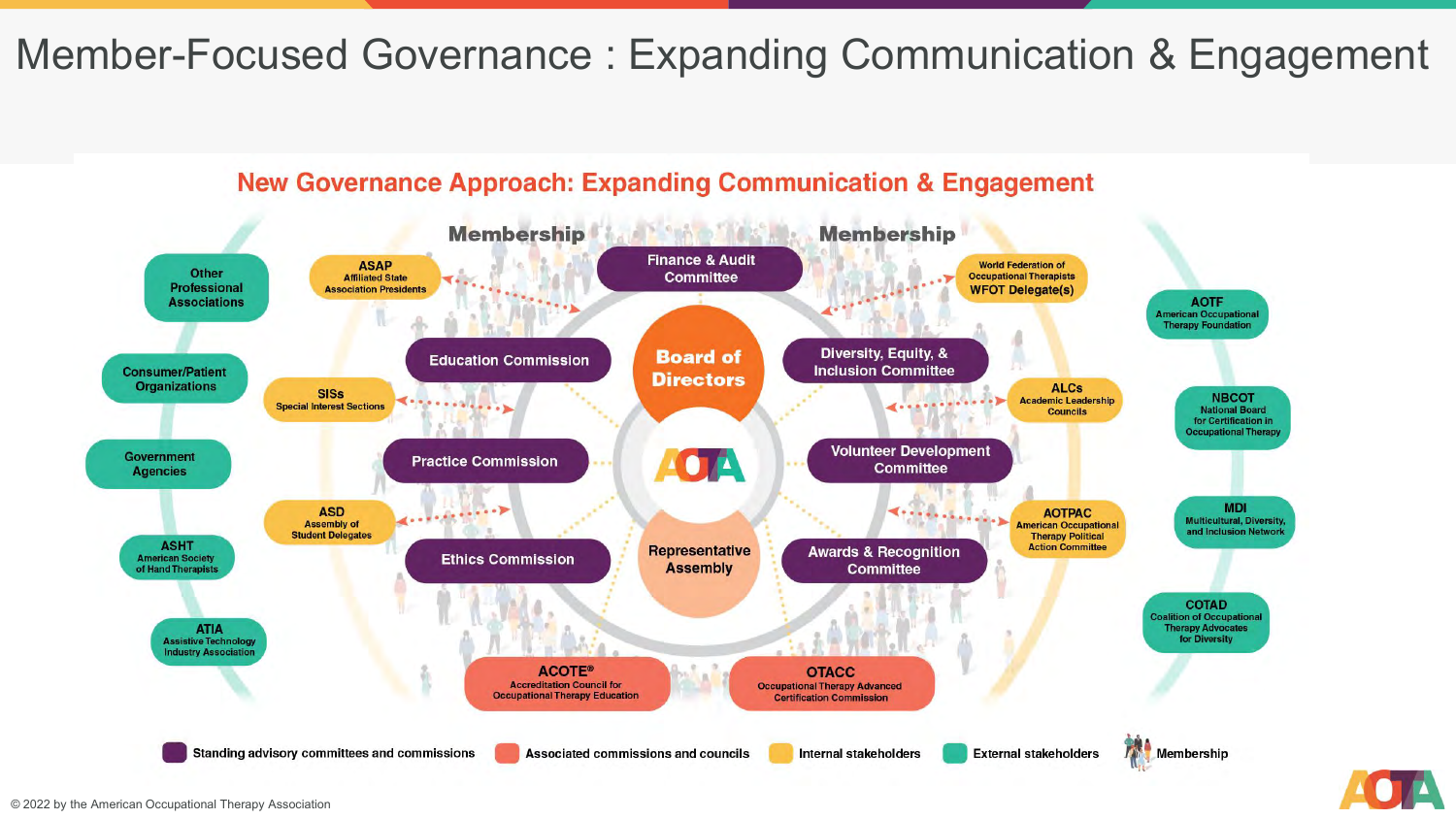

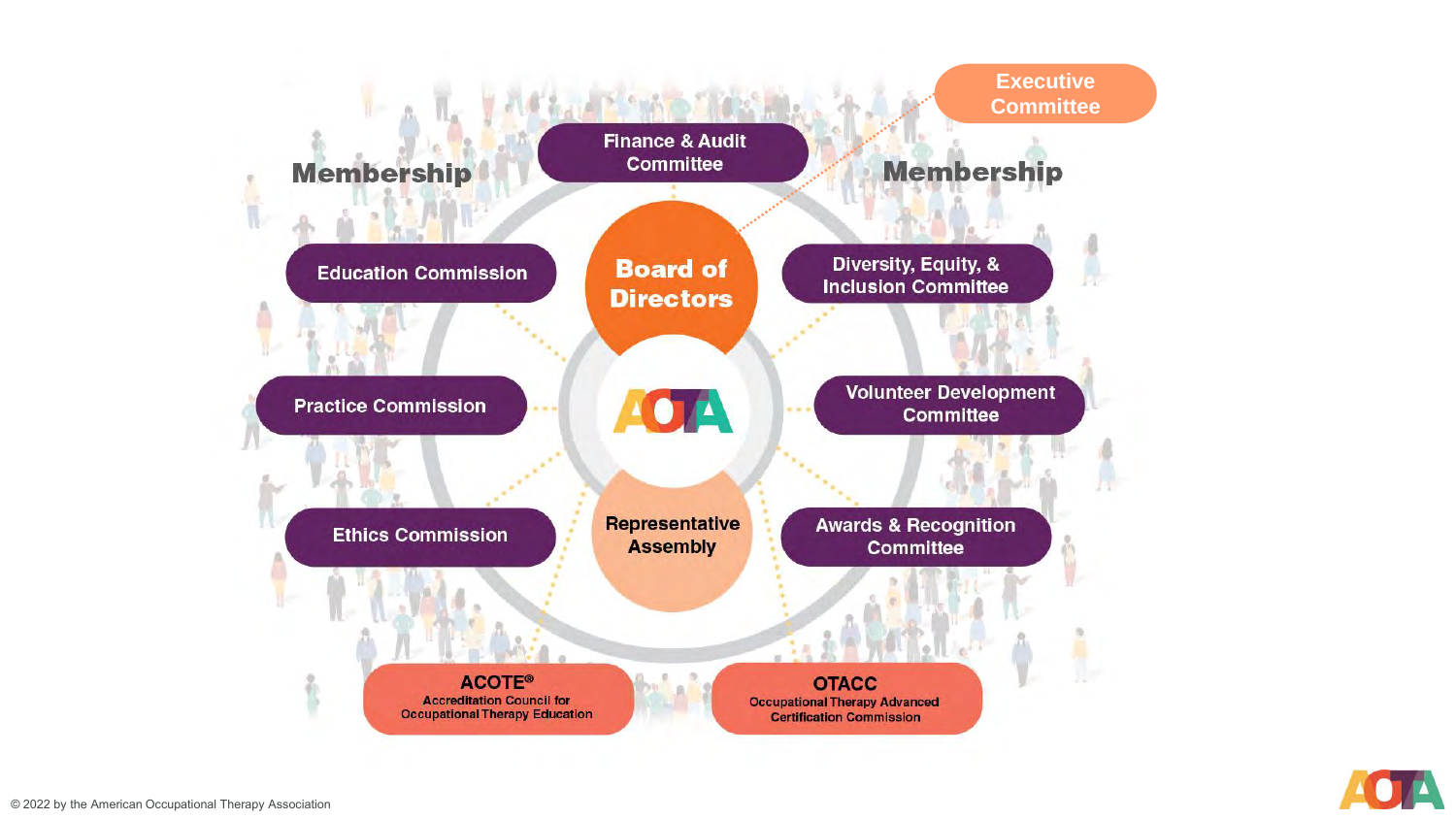## Competitive vs Single-Candidate Slate

- Members can nominate candidate(s) for any open position
- Volunteer Development Committee will manage nomination and review processes (except for VDC)
- Officer and Director positions will remain a multi-candidate election
- Chairpersons of Commissions, Awards Committee, and all VDC positions will be presented as single best candidate for each open position (Single candidate slate)
- Members have opportunity to petition for additional candidates

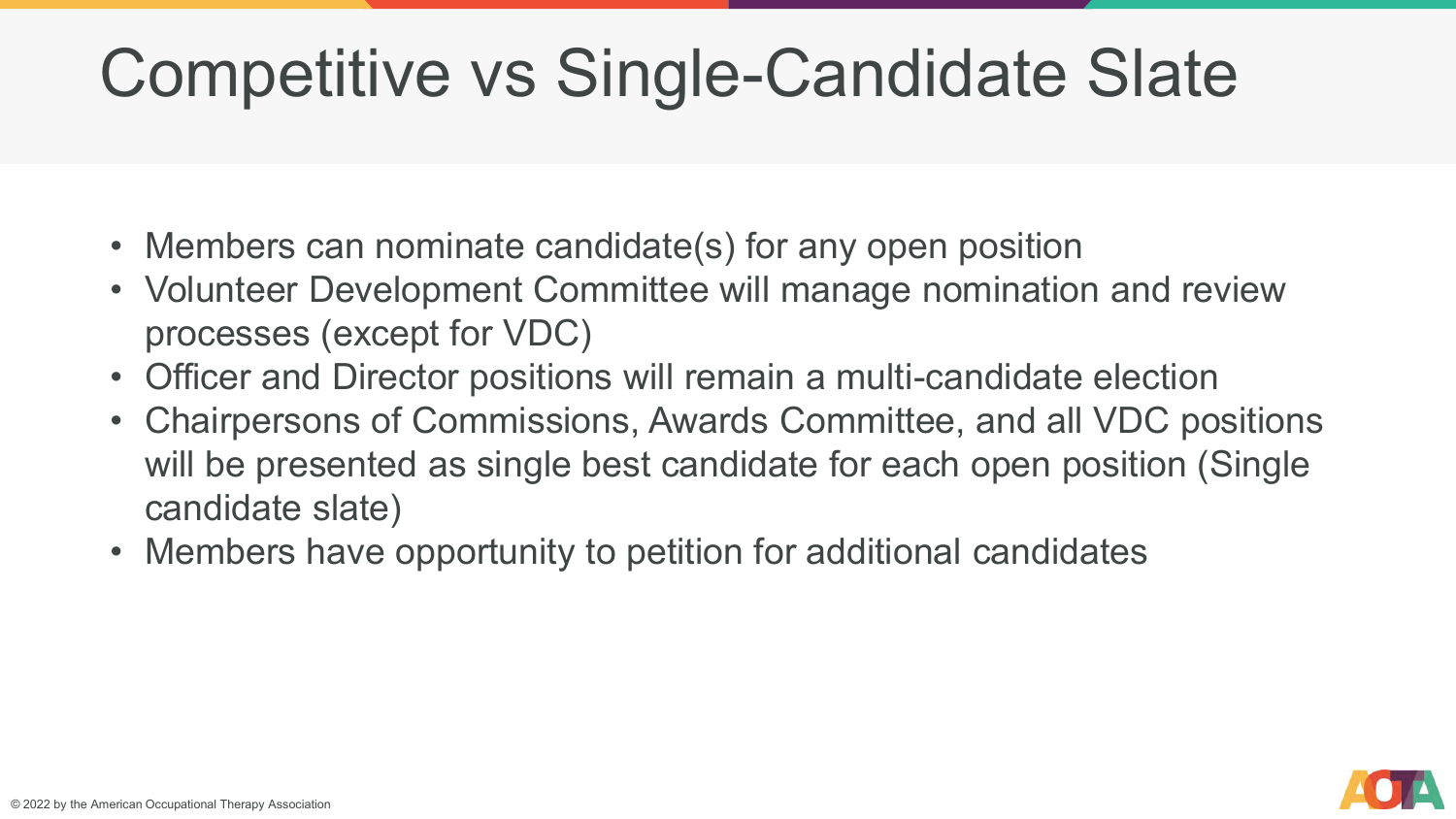| <b>VDC</b><br>Works with governance bodies to identify any knowledge, skills, perspectives.                                                                          |                                                                                                                                                                                                                                                                                                      |                                                                                                                                                                                                                                                                                                                                            |                                                                                                                                                                                           |
|----------------------------------------------------------------------------------------------------------------------------------------------------------------------|------------------------------------------------------------------------------------------------------------------------------------------------------------------------------------------------------------------------------------------------------------------------------------------------------|--------------------------------------------------------------------------------------------------------------------------------------------------------------------------------------------------------------------------------------------------------------------------------------------------------------------------------------------|-------------------------------------------------------------------------------------------------------------------------------------------------------------------------------------------|
| <b>Competitive Slate</b><br><b>Elected by Members</b><br><b>BOARD OF</b><br><b>DIRECTORS</b><br><b>OFFICERS,</b><br><b>DIRECTORS, DEI &amp;</b><br><b>RA CHAIRS)</b> | Issues call for nominations<br>Single Candidate;<br><b>Petition Option</b><br><b>RA VICE CHAIR</b><br><b>EDUCATION, ETHICS,</b><br><b>PRACTICE</b><br><b>COMMISSION CHAIRS</b><br><b>AWARDS &amp;</b><br><b>RECOGNITIONS</b><br><b>COMMITTEE CHAIR</b>                                               | <b>Special Task Force</b><br>Single Candidate;<br>Petition Option<br><b>VOLUNTEER</b><br><b>DEVELOPMENT</b><br><b>COMMITTEE</b>                                                                                                                                                                                                            | Appointments<br><b>RA MEMBERS</b><br><b>COMMISSION &amp;</b><br><b>COMMITTEE MEMBERS</b>                                                                                                  |
| Nominations<br>submitted.<br><b>VDC</b> reviews &<br>۰<br>interviews candidates.<br>Selects multiple<br>٠<br>qualified candidates<br><b>Ballot developed</b>         | • Nominations<br>submitted.<br>• VDC reviews &<br>interviews candidates.<br>· Selects single, most<br>qualified candidate<br>· Slate presented to all<br>members.<br><b>OPTION: APPROVE OR</b><br>PETITION FOR ADDED<br><b>CANDIDATE(s)</b><br>• VDC reviews new<br>nominee(s)<br>· Ballot developed | Nominations<br>٠<br>submitted<br>• Special Task Force<br>reviews & interviews<br>candidates<br>· Selects slate of<br>single qualified<br>candidate<br>Slate presented to all<br>members<br><b>OPTION: APPROVE OR</b><br>PETITION FOR ADDED<br><b>CANDIDATE(S)</b><br>• Special Task Force<br>reviews nominee(s)<br><b>Ballot developed</b> | • Nominations<br>submitted<br>· VDC reviews,<br>interviews & ranks<br>candidates with<br>input from<br>Chairperson<br>Single qualified<br>candidate selected<br>for each open<br>position |
| <b>ELECTION</b>                                                                                                                                                      | OTENTIAL<br>P                                                                                                                                                                                                                                                                                        | O N<br>ELECT                                                                                                                                                                                                                                                                                                                               |                                                                                                                                                                                           |

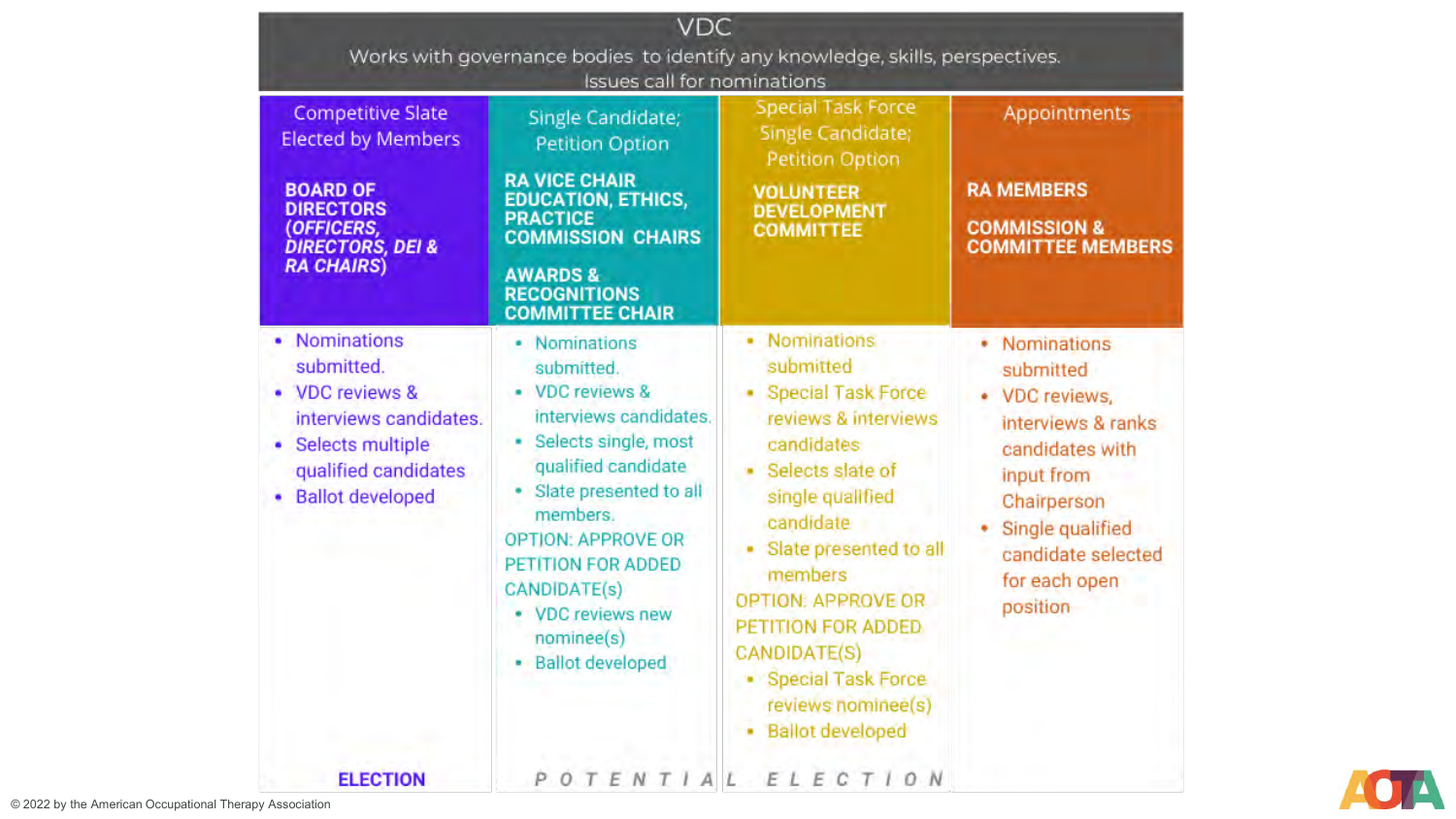#### Members Can Vote on the Bylaws



### **Bylaws Electronic Vote: June 9-June 24, 2022**

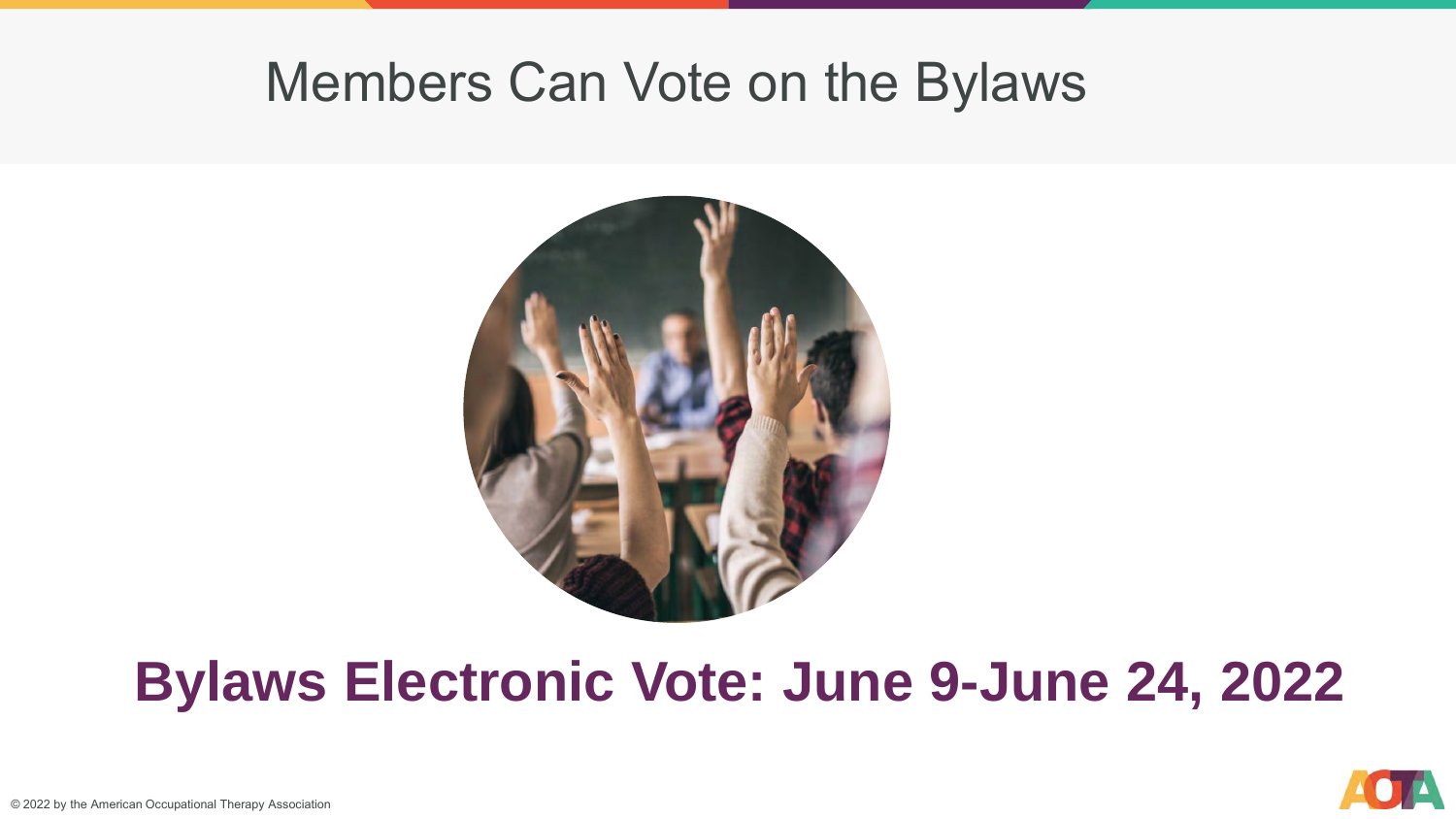### Provisional Bylaws for the Transition Period

**PART** DEI Chairperson becomes voting member of the Board beginning July 1, 2022

BPPC – 1 yr transition to support revision and development of policies and 组 procedures

#### RA – 1 yr transition to develop policies and procedures to implement changes

**HAH** CCCPD – 1 yr transition with Education Commission

 $\widehat{\mathbb{E}}$ Secretary/Treasurer integrated position beginning July 1, 2023

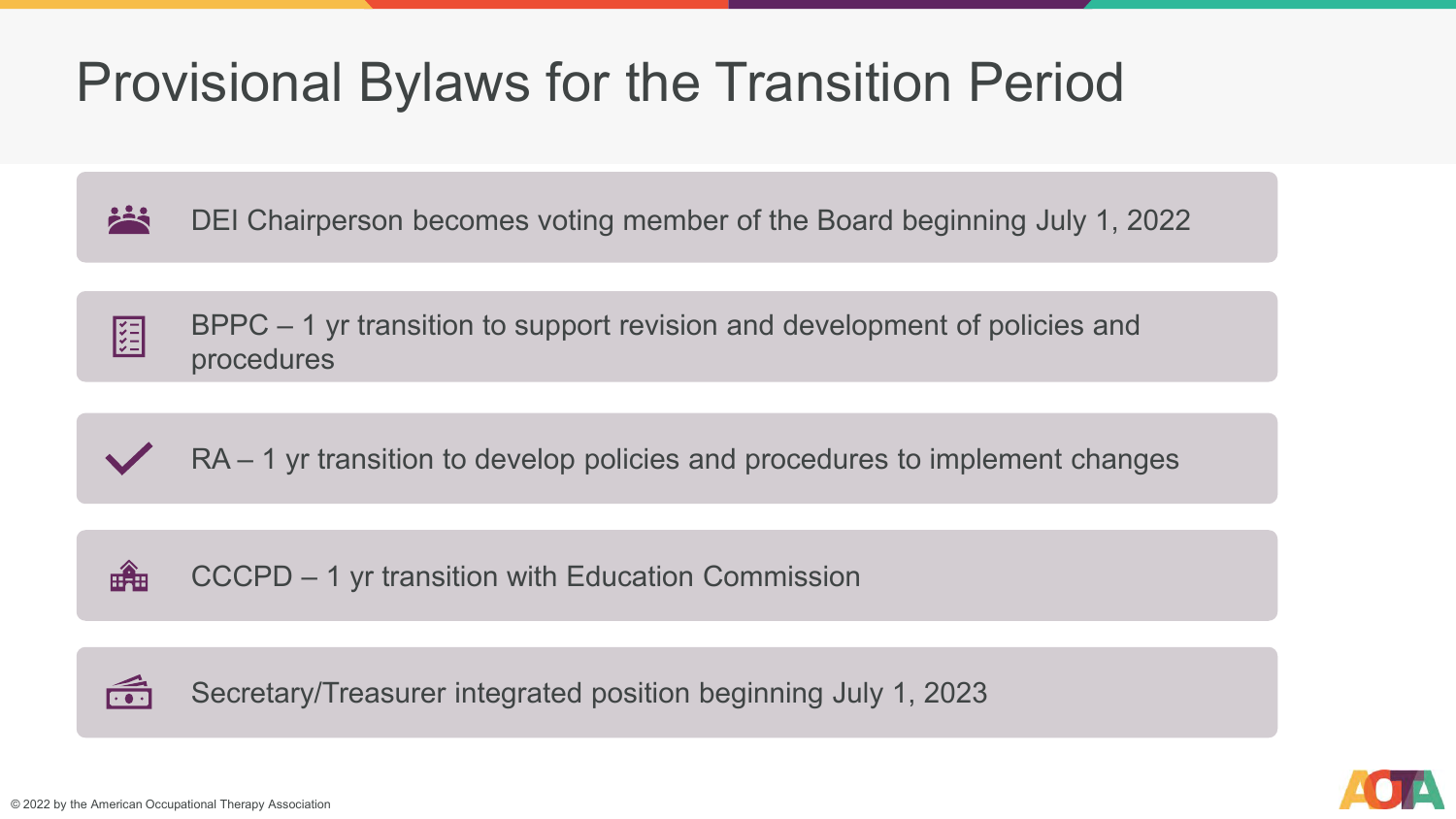### Additional Materials on aota.org

- Current and proposed Bylaws
- Comparison chart of current and proposed Bylaws with rationale for change
- "Markup" of Bylaws
- FAQs
- Reports of the Governance Enhancement and DEI Task Forces
- Summary of Briefing session presentation *(to be added)*